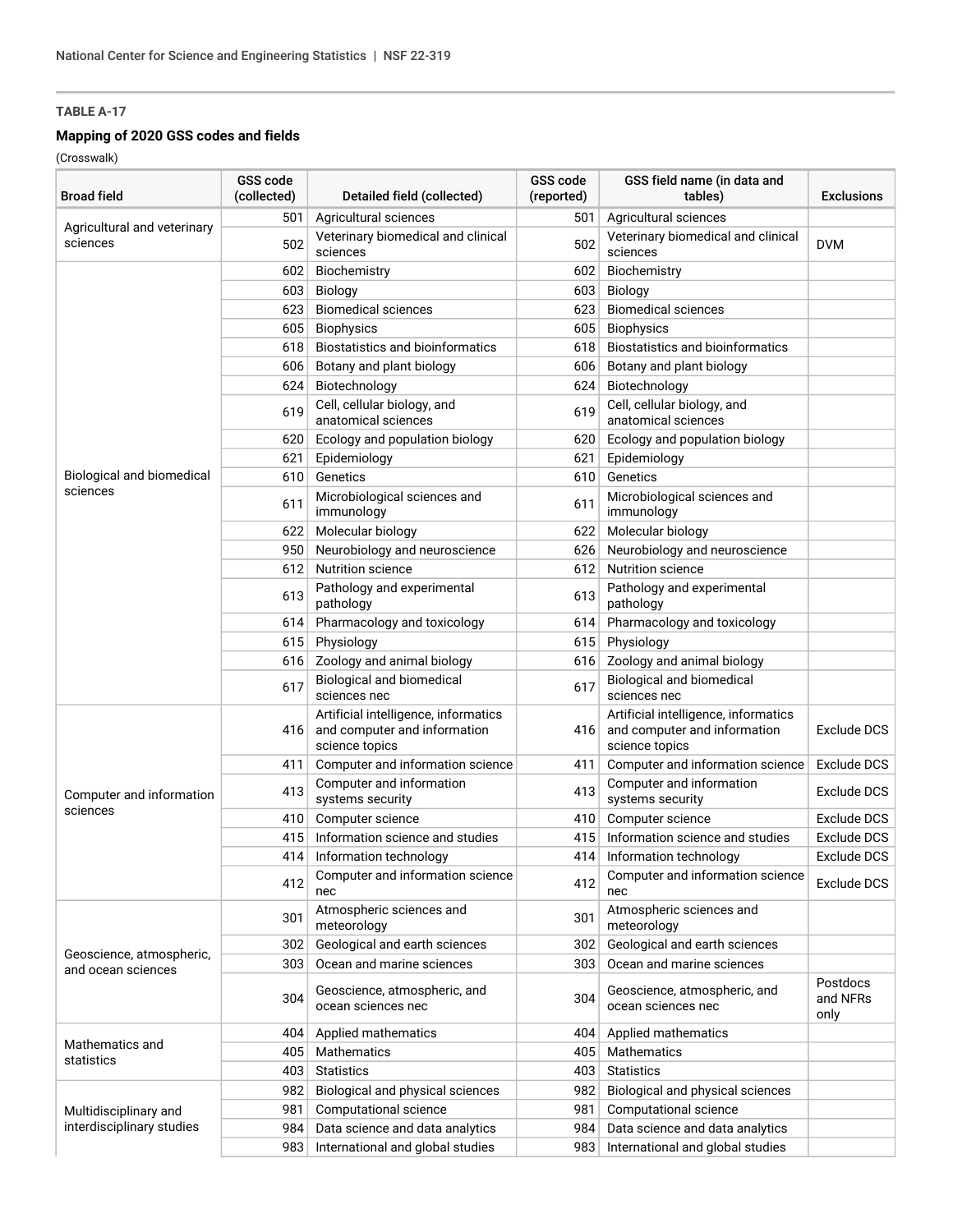#### **Mapping of 2020 GSS codes and fields**

(Crosswalk)

| <b>Broad field</b>                                           | GSS code<br>(collected) | Detailed field (collected)                                                 | GSS code<br>(reported) | GSS field name (in data and<br>tables)                                     | <b>Exclusions</b> |
|--------------------------------------------------------------|-------------------------|----------------------------------------------------------------------------|------------------------|----------------------------------------------------------------------------|-------------------|
|                                                              | 980                     | Multidisciplinary and<br>interdisciplinary studies nec                     | 980                    | Multidisciplinary and<br>interdisciplinary studies nec                     |                   |
| Natural resources and<br>conservation                        | 510                     | Environmental science and<br>studies                                       | 510                    | Environmental science and<br>studies                                       |                   |
|                                                              | 511                     | Forestry, natural resources and<br>conservation                            | 511                    | Forestry, natural resources and<br>conservation                            |                   |
|                                                              | 201                     | Astronomy and astrophysics                                                 | 201                    | Astronomy and astrophysics                                                 |                   |
|                                                              | 202                     | Chemistry                                                                  | 202                    | Chemistry                                                                  |                   |
| <b>Physical sciences</b>                                     | 205                     | Materials sciences                                                         | 205                    | Materials sciences                                                         |                   |
|                                                              | 203                     | Physics                                                                    | 203                    | Physics                                                                    |                   |
|                                                              | 204                     | Physical sciences nec                                                      | 204                    | Physical sciences nec                                                      |                   |
|                                                              | 804                     | Applied psychology                                                         | 804                    | Applied psychology                                                         |                   |
|                                                              | 803                     | Clinical psychology                                                        | 803                    | Clinical psychology                                                        |                   |
|                                                              | 806                     | Counseling psychology                                                      | 806                    | Counseling psychology                                                      |                   |
| Psychology                                                   | 915                     | Human development                                                          | 815                    | Human development                                                          |                   |
|                                                              | 801                     | Psychology, general                                                        | 801                    | Psychology, general                                                        |                   |
|                                                              | 805                     | Research and experimental<br>psychology                                    | 805                    | Research and experimental<br>psychology                                    |                   |
|                                                              | 901                     | Agricultural and natural resource<br>economics                             | 901                    | Agricultural and natural resource<br>economics                             |                   |
|                                                              | 902                     | Anthropology                                                               | 902                    | Anthropology                                                               |                   |
|                                                              | 916                     | Area, ethnic, cultural, gender, and<br>group studies                       | 916                    | Area, ethnic, cultural, gender, and<br>group studies                       |                   |
|                                                              | 911                     | Criminal justice and safety studies                                        | 911                    | Criminal justice and safety studies                                        |                   |
|                                                              | 917                     | Criminology                                                                | 917                    | Criminology                                                                |                   |
|                                                              | 903                     | Economics (except agricultural<br>and natural resource)                    | 903                    | Economics (except agricultural<br>and natural resource)                    |                   |
|                                                              | 904                     | Geography and cartography                                                  | 904                    | Geography and cartography                                                  |                   |
| Social sciences                                              | 912                     | International relations and<br>national security studies                   | 912                    | International relations and<br>national security studies                   |                   |
|                                                              | 906                     | Linguistics                                                                | 906                    | Linguistics                                                                |                   |
|                                                              | 907                     | Political science and government                                           | 907                    | Political science and government                                           |                   |
|                                                              | 914                     | Public policy analysis                                                     | 914                    | Public policy analysis                                                     |                   |
|                                                              | 908                     | Sociology and population studies                                           | 908                    | Sociology and population studies                                           |                   |
|                                                              | 918                     | Urban studies and affairs                                                  | 918                    | Urban studies and affairs                                                  |                   |
|                                                              | 910                     | Social sciences nec                                                        | 919                    | Social sciences, other                                                     |                   |
|                                                              | 905                     | History and philosophy of science<br>and technology                        | 919                    | Social sciences, other                                                     |                   |
| Aerospace, aeronautical,<br>and astronautical<br>engineering | 101                     | Aerospace, aeronautical, and<br>astronautical engineering                  | 101                    | Aerospace, aeronautical, and<br>astronautical engineering                  |                   |
| Biological, biomedical, and<br>biosystems engineering        | 103                     | Bioengineering and biomedical<br>engineering                               | 120                    | Biological, biomedical, and<br>biosystems engineering                      |                   |
|                                                              | 115                     | Biological and biosystems<br>engineering                                   | 120                    | Biological, biomedical, and<br>biosystems engineering                      |                   |
| Chemical, petroleum, and                                     | 104                     | Chemical engineering                                                       | 104                    | Chemical engineering                                                       |                   |
| chemical-related<br>engineering                              | 113                     | Petroleum engineering                                                      | 113                    | Petroleum engineering                                                      |                   |
| Civil, environmental,                                        | 105                     | Civil engineering                                                          | 105                    | Civil engineering                                                          |                   |
| transportation and related<br>engineering fields             | 117                     | Architectural, environmental,<br>construction and surveying<br>engineering | 117                    | Architectural, environmental,<br>construction and surveying<br>engineering |                   |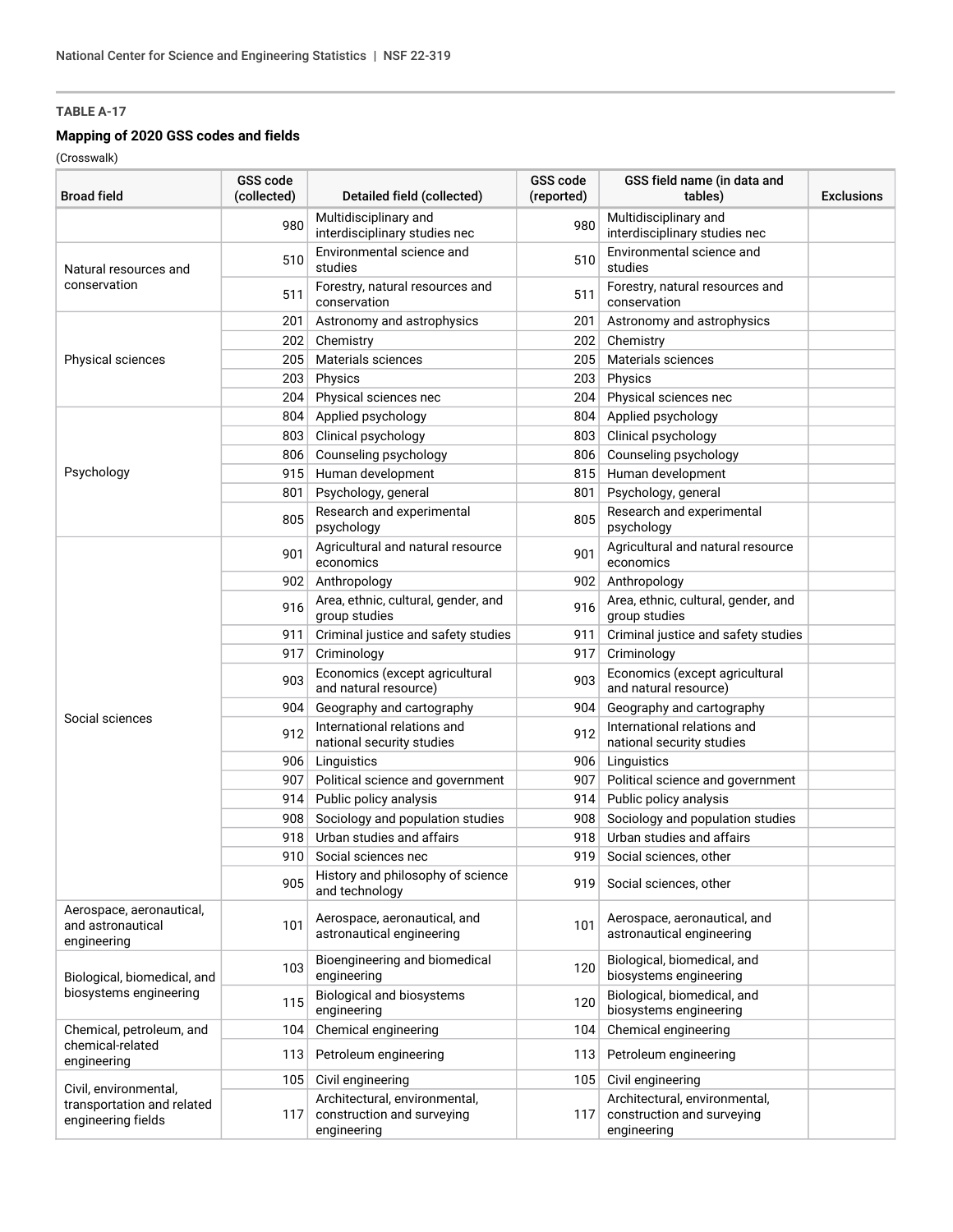#### **Mapping of 2020 GSS codes and fields**

(Crosswalk)

| <b>Broad field</b>                                                           | GSS code<br>(collected) | Detailed field (collected)                                 | GSS code<br>(reported) | GSS field name (in data and<br>tables)                                       | <b>Exclusions</b>            |
|------------------------------------------------------------------------------|-------------------------|------------------------------------------------------------|------------------------|------------------------------------------------------------------------------|------------------------------|
| Electrical, electronics,                                                     | 118                     | Computer engineering                                       | 118                    | Computer engineering                                                         |                              |
| communications and<br>computer engineering                                   | 106                     | Electrical, electronics, and<br>communications engineering | 106                    | Electrical, electronics, and<br>communications engineering                   |                              |
| Industrial, manufacturing,<br>systems engineering and<br>operations research | 108                     | Industrial and manufacturing<br>engineering                | 108                    | Industrial and manufacturing<br>engineering                                  |                              |
|                                                                              | 119                     | Systems engineering and<br>operations research             | 119                    | Systems engineering and<br>operations research                               |                              |
| Mechanical engineering                                                       | 109                     | Mechanical engineering                                     | 109                    | Mechanical engineering                                                       |                              |
| Metallurgical, mining,                                                       | 110                     | Metallurgical and materials<br>engineering                 | 121                    | Metallurgical, mining, materials<br>and related engineering fields           |                              |
| materials and related<br>engineering fields                                  | 111                     | Mining engineering                                         | 121                    | Metallurgical, mining, materials<br>and related engineering fields           |                              |
|                                                                              | 102                     | Agricultural engineering                                   | 102                    | Agricultural engineering                                                     |                              |
|                                                                              | 107                     | Engineering mechanics, physics,<br>and science             | 107                    | Engineering mechanics, physics,<br>and science                               |                              |
| Engineering, other                                                           | 112                     | Nuclear engineering                                        | 112                    | Nuclear engineering                                                          |                              |
|                                                                              | 114                     | Engineering nec                                            | 122                    | Engineering, other                                                           |                              |
|                                                                              | 116                     | Nanotechnology                                             | 122                    | Engineering, other                                                           |                              |
| Clinical medicine                                                            | 701                     | Anesthesiology                                             | 701                    | Anesthesiology                                                               | Postdocs<br>and NFRs<br>only |
|                                                                              | 702                     | Cardiology and cardiovascular<br>disease                   | 702                    | Cardiology and cardiovascular<br>disease                                     | Postdocs<br>and NFRs<br>only |
|                                                                              | 704                     | Endocrinology, diabetes, and<br>metabolism                 | 704                    | Endocrinology, diabetes, and<br>metabolism                                   | Postdocs<br>and NFRs<br>only |
|                                                                              | 705                     | Gastroenterology                                           | 705                    | Gastroenterology                                                             | Postdocs<br>and NFRs<br>only |
|                                                                              | 706                     | Hematology                                                 | 706                    | Hematology                                                                   | Postdocs<br>and NFRs<br>only |
|                                                                              | 725                     | Clinical and medical laboratory<br>science                 | 729                    | Medical clinical sciences and<br>clinical and medical laboratory<br>sciences |                              |
|                                                                              | 730                     | Medical clinical sciences                                  | 729                    | Medical clinical sciences and<br>clinical and medical laboratory<br>sciences |                              |
|                                                                              | 707                     | Neurology and neurosurgery                                 | 707                    | Neurology and neurosurgery                                                   | Postdocs<br>and NFRs<br>only |
|                                                                              | 708                     | Obstetrics and gynecology                                  | 708                    | Obstetrics and gynecology                                                    | Postdocs<br>and NFRs<br>only |
|                                                                              | 703                     | Oncology and cancer research                               | 703                    | Oncology and cancer research                                                 | Postdocs<br>and NFRs<br>only |
|                                                                              | 709                     | Ophthalmology                                              | 709                    | Ophthalmology                                                                | Postdocs<br>and NFRs<br>only |
|                                                                              | 710                     | Otorhinolaryngology                                        | 710                    | Otorhinolaryngology                                                          | Postdocs<br>and NFRs<br>only |